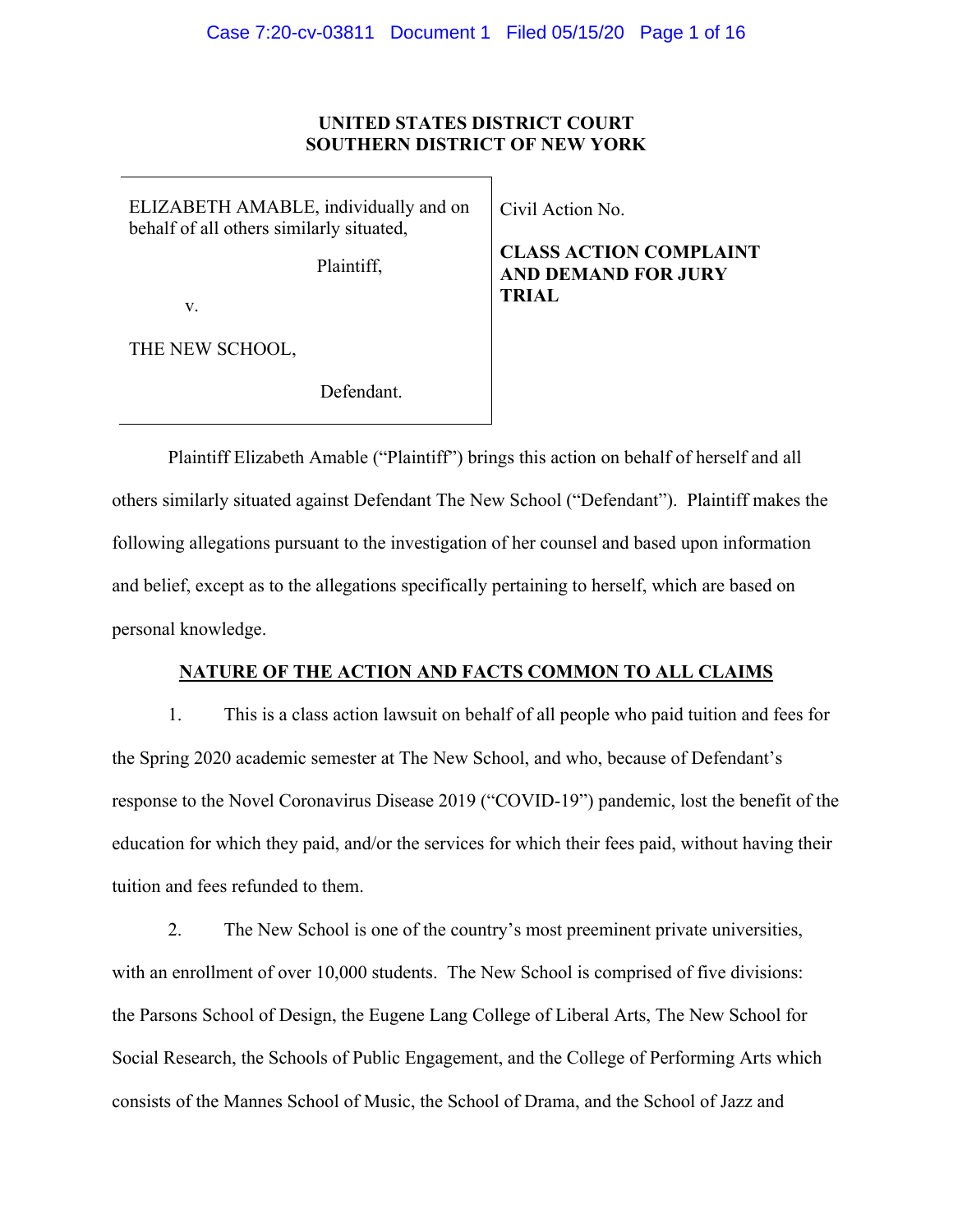### Case 7:20-cv-03811 Document 1 Filed 05/15/20 Page 2 of 16

Contemporary Music. The New School offers 81 different degree/diploma programs and majors.

3. On March 11, 2020, The New School announced on its website that because of the global COVID-19 pandemic, beginning Monday, March 23 (the first day back from Spring Break) all classes would be held remotely until at least April 12, 2020.<sup>1</sup>

4. On March 12, 2020, The New School announced on its website that for March 13- 15, "[a]ll classes and campus activities are canceled, including face-to-face, online, youth and continuing education."2 On March 16, 2020, The New School announced on its website that all classes would be conducted online for the remainder of the Spring 2020 semester.3

5. Thus, The New School has not held any in-person classes since March 12, 2020. Classes that have continued have only been offered in an online format, with no in-person instruction.

6. As a result of the closure of Defendant's facilities, Defendant has not delivered the educational services, facilities, access and/or opportunities that Ms. Amable and the putative class contracted and paid for. The online learning options being offered to The New School students are subpar in practically every aspect, from the lack of facilities, materials, and access to faculty. Students have been deprived of the opportunity for collaborative learning and in-person dialogue, feedback, and critique. The remote learning options are in no way the equivalent of the in-person education that Plaintiff and the putative class members contracted and paid for.

7. Nonetheless, The New School has not refunded any tuition or mandatory fees for

<sup>&</sup>lt;sup>1</sup> https://blogs.newschool.edu/community-messages/2020/03/11/coronavirus-covid-19-updatespring-break-and-the-weeks-beyond/

<sup>2</sup> https://blogs.newschool.edu/community-messages/2020/03/12/coronavirus-covid-19-updateimportant-update-for-new-york-city-campus/

<sup>3</sup> https://blogs.newschool.edu/community-messages/2020/03/16/all-classes-for-the-remainder-ofthe-semester-will-be-conducted-online/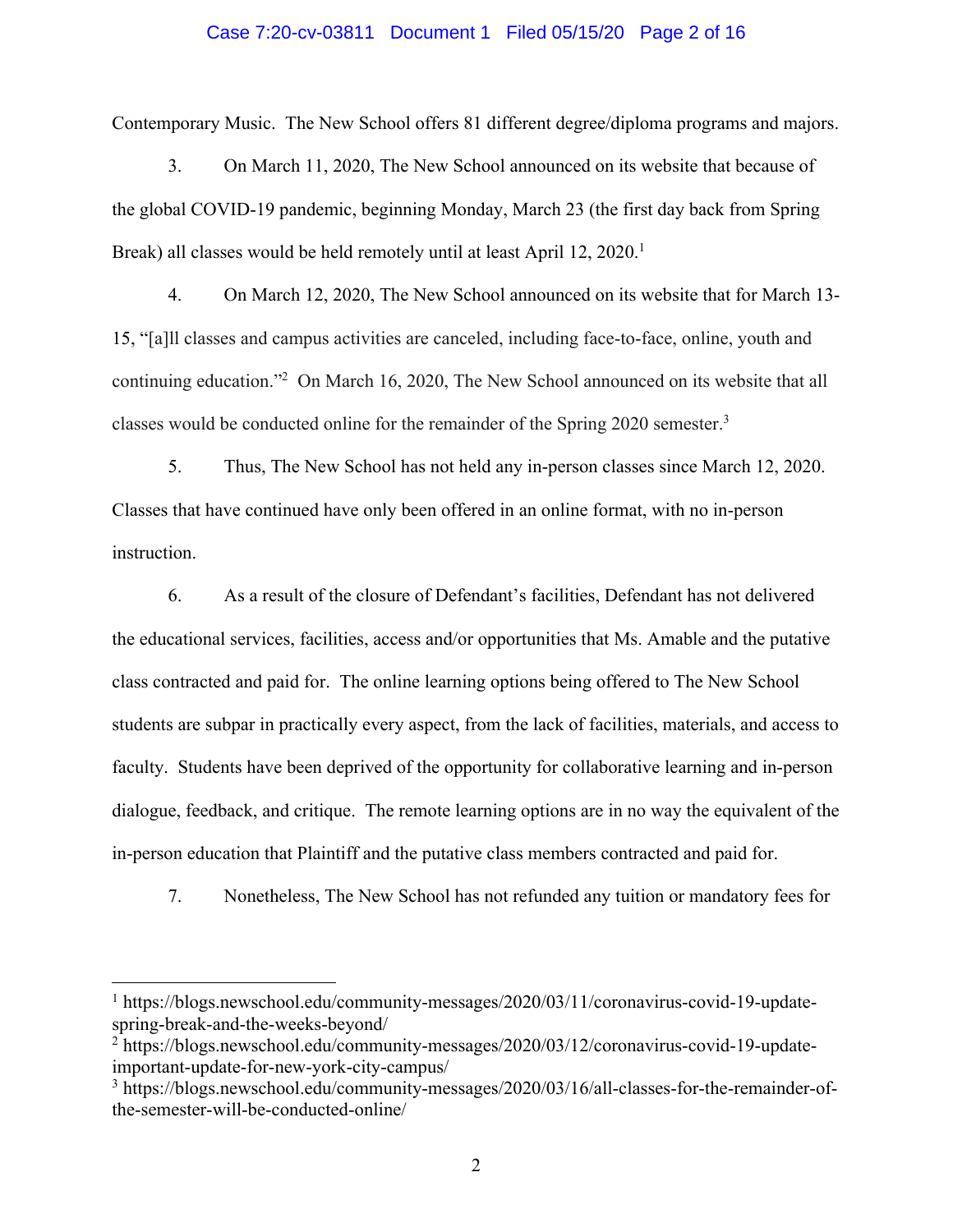### Case 7:20-cv-03811 Document 1 Filed 05/15/20 Page 3 of 16

the Spring 2020 semester.

8. Plaintiff and the putative class are therefore entitled to a refund of tuition and fees for in-person educational services, facilities, access and/or opportunities that Defendant has not provided. Even if Defendant did not have a choice in cancelling in-person classes, it nevertheless has improperly retained funds for services it is not providing.

9. Plaintiff seeks, for herself and Class members, Defendant's disgorgement of the pro-rated portion of tuition and fees, proportionate to the amount of time that remained in the Spring Semester 2020 when classes moved online and campus services ceased being provided. Plaintiff seeks a return of these amounts on behalf of herself and the Class as defined below.

#### **PARTIES**

10. Plaintiff Elizabeth Amable is a citizen of New York who resides in Wappinger Falls, New York. Ms. Amable the parent of an undergraduate student at The New School. Ms. Amable's daughter is pursuing a Bachelor of Fine Arts Degree in Communication Design. The Communication Design program at The New School relies extensively on in-person instruction, peer collaboration, and access to The New School's facilities. None of these resources are available to Ms. Amable's daughter while in-person classes are suspended. Ms. Amable paid approximately \$11,700 in tuition and fees to Defendant for the Spring 2020 semester. Ms. Amable has not been provided a refund of any tuition monies paid, despite the fact that in-person classes have not been held since March 12, 2020. Ms. Amable has also not been provided a refund of all fees.

11. Defendant The New School is a private research university with its principal place of business at 66 West 12th Street, New York, NY 10011.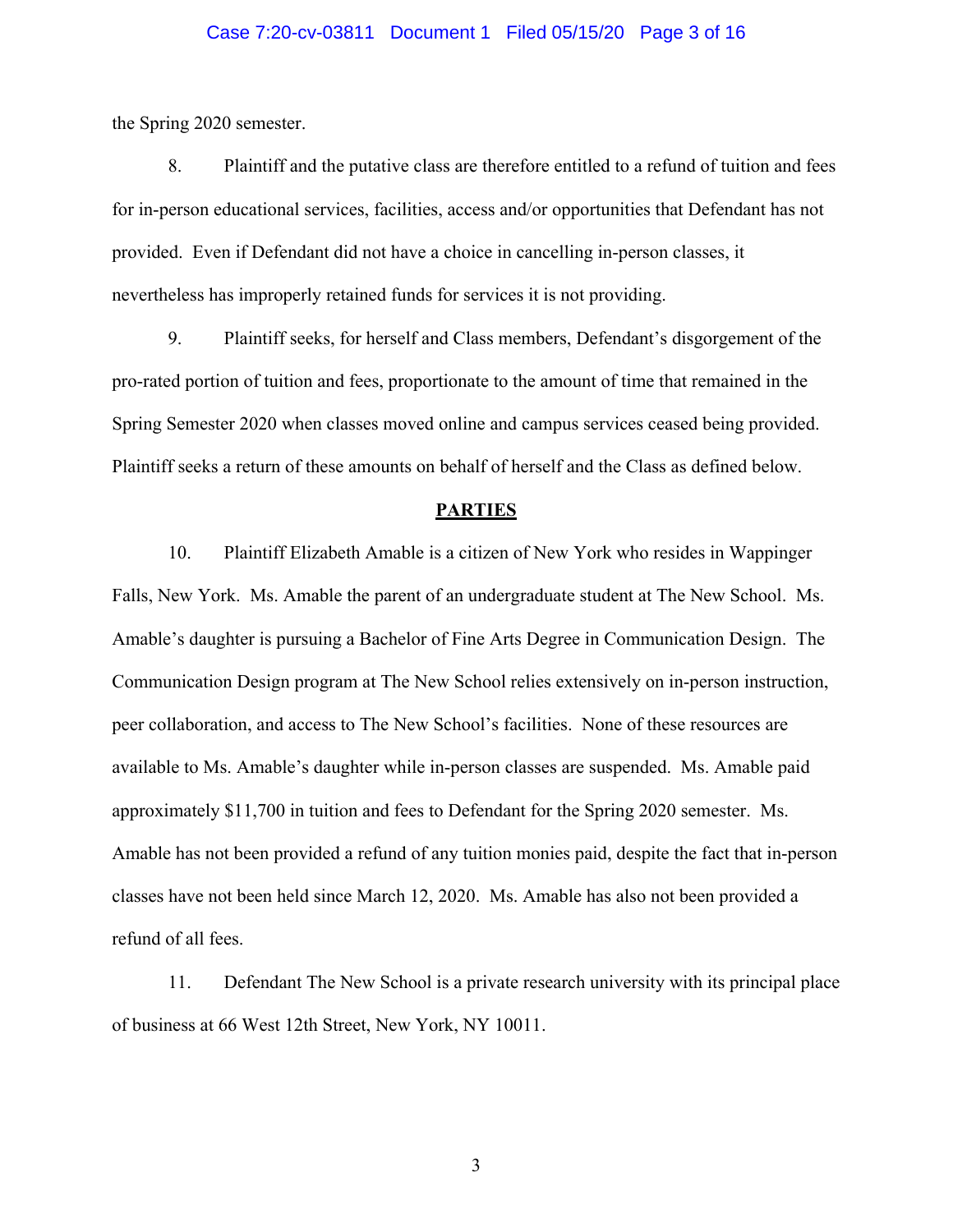#### **JURISDICTION AND VENUE**

12. The Court has jurisdiction over this action pursuant to 28 U.S.C.  $\S$  1332(d)(2)(A), as modified by the Class Action Fairness Act of 2005, because at least one member of the Class, as defined below, is a citizen of a different state than Defendant, there are more than 100 members of the Class, and the aggregate amount in controversy exceeds \$5,000,000 exclusive of interest and costs.

13. This Court has personal jurisdiction over Defendant because it is headquartered in this District, and many of the acts and transactions giving rise to this action occurred in this District.

14. Venue is proper in this Court pursuant to 28 U.S.C. § 1391 because many of the acts and transactions giving rise to this action occurred in this District, and because Defendant is a resident of this District. Specifically, the contract that is the subject of this action was formed in this District.

#### **FACTUAL ALLEGATIONS**

### *Plaintiff And Class Members Paid Tuition And Fees For Spring Semester 2020*

15. Plaintiff and Class members are individuals who paid the cost of tuition and other fees for the Spring 2020 Semester at The New School.

16. Spring Semester 2020 classes at The New School began on or about January 21, 2020. Classes for the semester are scheduled to end on or around May 13, 2020.

17. Plaintiff and Class members paid the cost of tuition for the Spring Semester 2020. They also paid other fees associated with the Spring Semester 2020.

18. Spring 2020 tuition costs at The New School for undergraduate students ranges from approximately \$24,380 to \$25,230 per semester, with the exception of The Schools of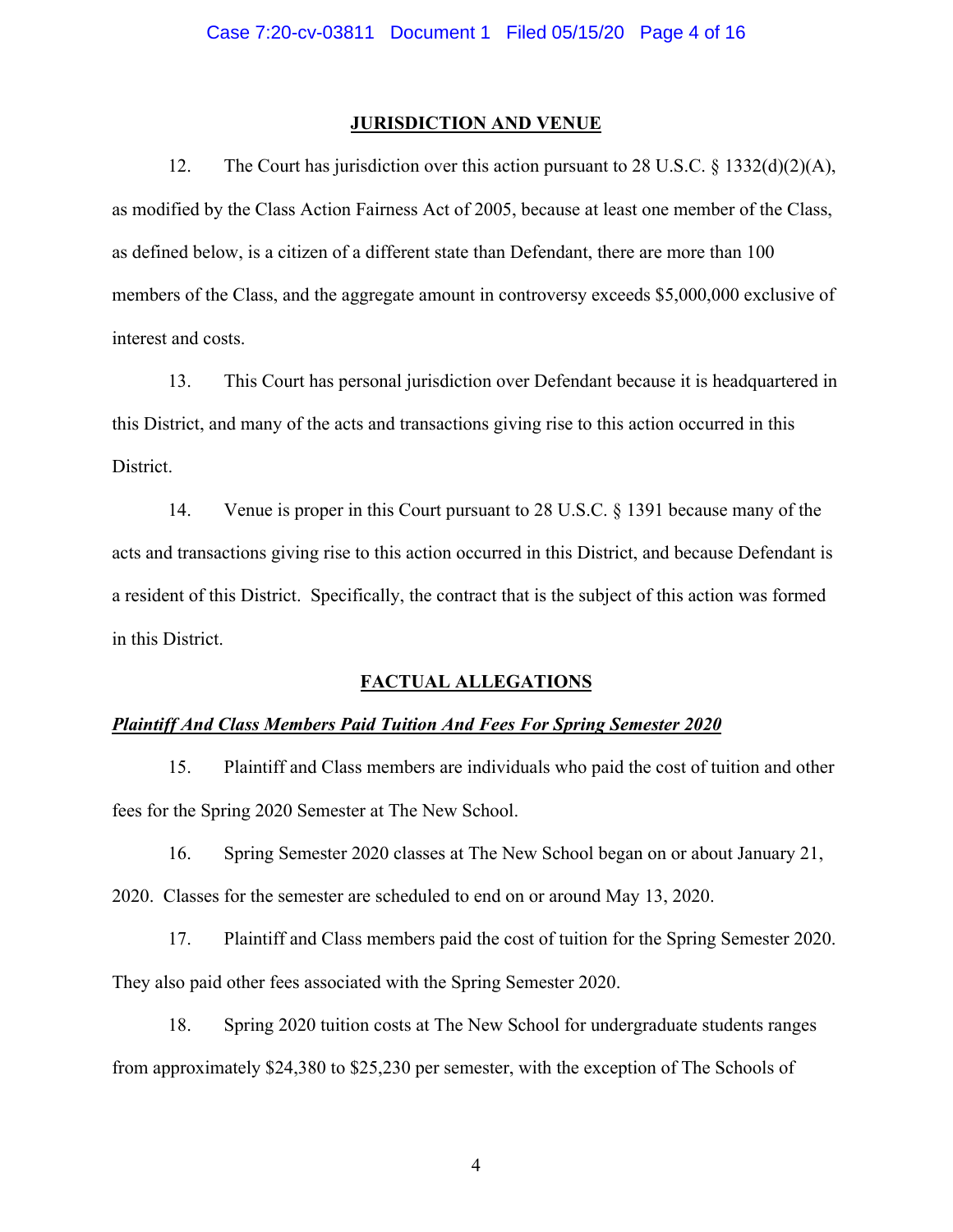# Case 7:20-cv-03811 Document 1 Filed 05/15/20 Page 5 of 16

Public Engagement, which costs \$1,335 per credit. The New School also charges mandatory fees for undergraduate students on a per-semester basis, which includes but is not limited to a \$600 University Services Fee.

19. Spring 2020 tuitions costs for graduate students varies on the program of study.

Some degree programs charge for full-time tuition whereas other programs charge on a per-

credit basis, as depicted in the charts below:

**Parsons School of Design** 

| Degree Program                              | <b>Full-Time Tuition</b> | <b>Full-Time Credit</b><br>Range | <b>Per-Credit Tuition</b> | <b>Maintenance of</b><br><b>Status</b> |
|---------------------------------------------|--------------------------|----------------------------------|---------------------------|----------------------------------------|
| <b>Global Executive</b><br><b>SDM</b>       | N/A                      | N/A                              | \$2,185                   | \$100                                  |
| MA in Theories of<br>Urban Practice         | N/A                      | N/A                              | \$1,810                   | \$100                                  |
| MFA in Photography                          | N/A                      | N/A                              | \$1,625                   | \$100                                  |
| MS in Strategic<br>Design and<br>Management | N/A                      | N/A                              | \$1,810                   | \$100                                  |
| <b>MPS Fashion</b><br>Management            | N/A                      | N/A                              | \$1,725                   | \$100                                  |
| All other graduate<br>programs*             | \$25,875                 | 12-19 credits                    | \$1,810                   | \$100                                  |

# The New School for Social Research

| Degree Program             | <b>Full-Time Tuition</b> | <b>Full-Time Credit</b><br>Range | <b>Per-Credit Tuition</b> | Maintenance of<br>Status |
|----------------------------|--------------------------|----------------------------------|---------------------------|--------------------------|
| MA, MS, and<br>Certificate | N/A                      | N/A                              | \$2,260                   | \$100                    |
| PhD                        | N/A                      | N/A                              | \$2,260                   | \$1,320                  |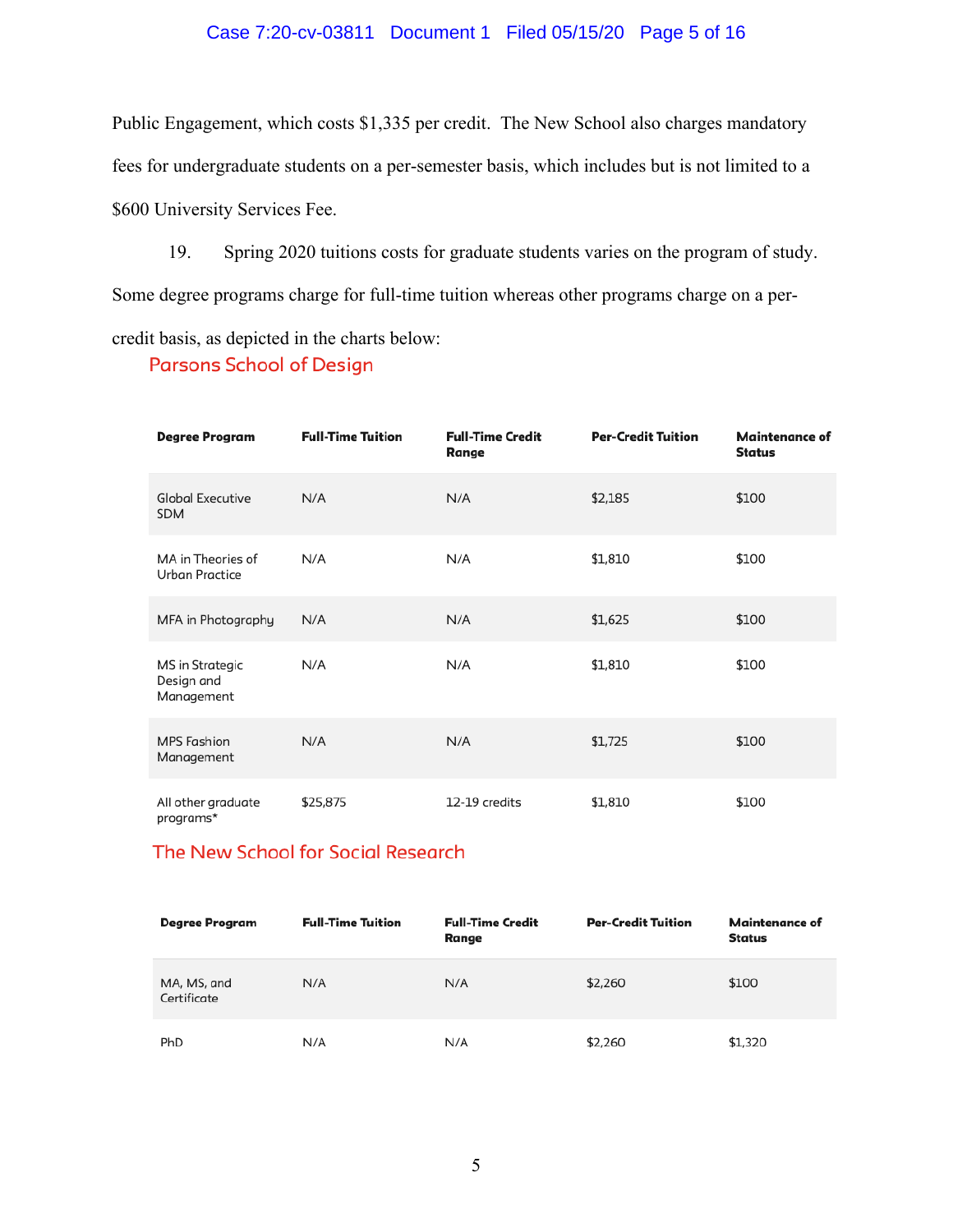# **College of Performing Arts**

| <b>Degree Program</b>                            | <b>Full-Time Tuition</b> | <b>Full-Time Credit</b><br>Range | <b>Per-Credit Tuition</b> | Maintenance of<br>Status |
|--------------------------------------------------|--------------------------|----------------------------------|---------------------------|--------------------------|
| MA in Arts<br>Management and<br>Entrepreneurship | \$23,765                 | $9+$ credits                     | \$1,680                   | N/A                      |
| Master of Music                                  | \$23,765                 | 9-17 credits                     | \$1,680                   | N/A                      |
| <b>Professional Studies</b><br>Diploma           | \$16,845                 | 9-12 credits                     | \$1,680                   | N/A                      |

#### **Mannes School of Music**

20. The tuition and fees described in the paragraph above is provided by way of example; total damage amounts – which may include other fees that are not listed herein but that were not refunded – will be proven at trial.

# *In Response To COVID-19, The New School Cancelled All In-Person Classes*

21. On March 16, 2020, The New School announced that because of the global COVID-19 pandemic, beginning Monday, March 23 (the first day back from Spring Break) all classes for the remainder of the Spring 2020 Semester would be held remotely.

22. Since March 12, 2020, The New School has not held any in-person classes. As of Sunday, March 22, most campus buildings have been closed until further notice. Classes that have continued have only been offered in an online format, with no in-person instruction. Even classes for students with concentrations in areas where in-person instruction is especially crucial (such as music, theatre, design, and visual arts) have only had access to minimum online education options.

23. As a result of the closure of Defendant's facilities, Defendant has not delivered the educational services, facilities, access and/or opportunities that Plaintiff and the putative class contracted and paid for. Plaintiff and the putative class are therefore entitled to a refund of all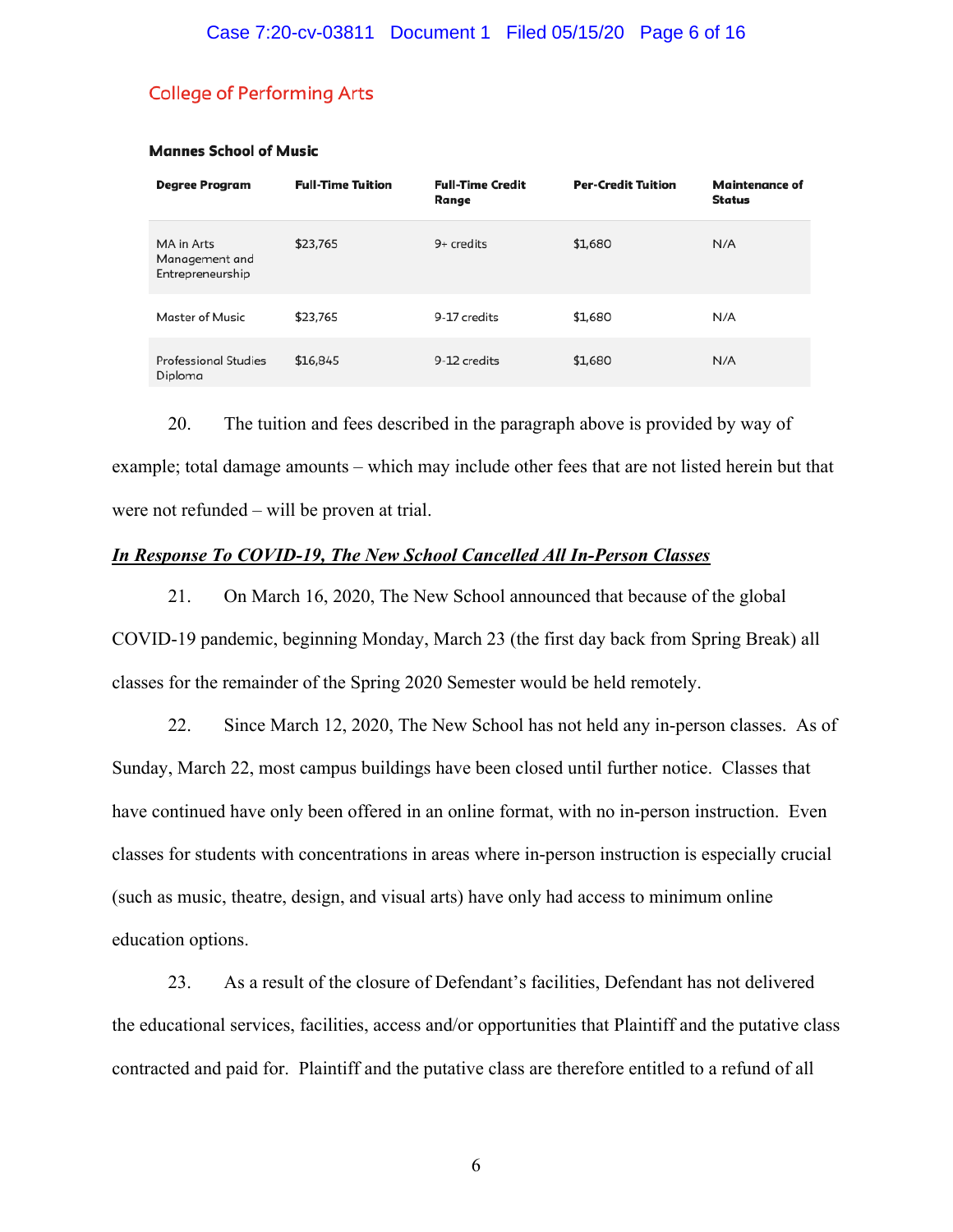### Case 7:20-cv-03811 Document 1 Filed 05/15/20 Page 7 of 16

tuition and fees for services, facilities, access and/or opportunities that Defendant has not provided. Even if Defendant did not have a choice in cancelling in-person classes, it nevertheless has improperly retained funds for services it is not providing.

24. Plaintiff and members of the Class did not choose to attend an online institution of higher learning, but instead chose to attend Defendant's institution and enroll on an in-person basis.

25. Defendant markets its on-campus experience as a benefit of enrollment on The New School's website:

> Find your community. Build lifelong friendships with students who share your interests, passions, and perspectives. Whether you're on our main campus in New York City or our Parsons Paris campus, the boundaries of the classroom dissolve as the city becomes your studio, rehearsal space, and research center.

**EXPLORE TOGETHER** 

26. The online learning options being offered to The New School students are subpar in practically every aspect and a shadow of what they once were, from the lack of facilities, materials, and access to faculty. Students have been deprived of the opportunity for collaborative learning and in-person dialogue, feedback, and critique.

27. The remote learning options are in no way the equivalent of the in-person education putative class members contracted and paid for. The remote education being provided is not even remotely worth the amount charged class members for Spring Semester 2020 tuition. The tuition and fees for in-person instruction at The New School are higher than tuition and fees for its online certificate programs because such costs cover not just the academic instruction, but encompass an entirely different experience which includes but is not limited to:

• Face to face interaction with professors, mentors, and peers;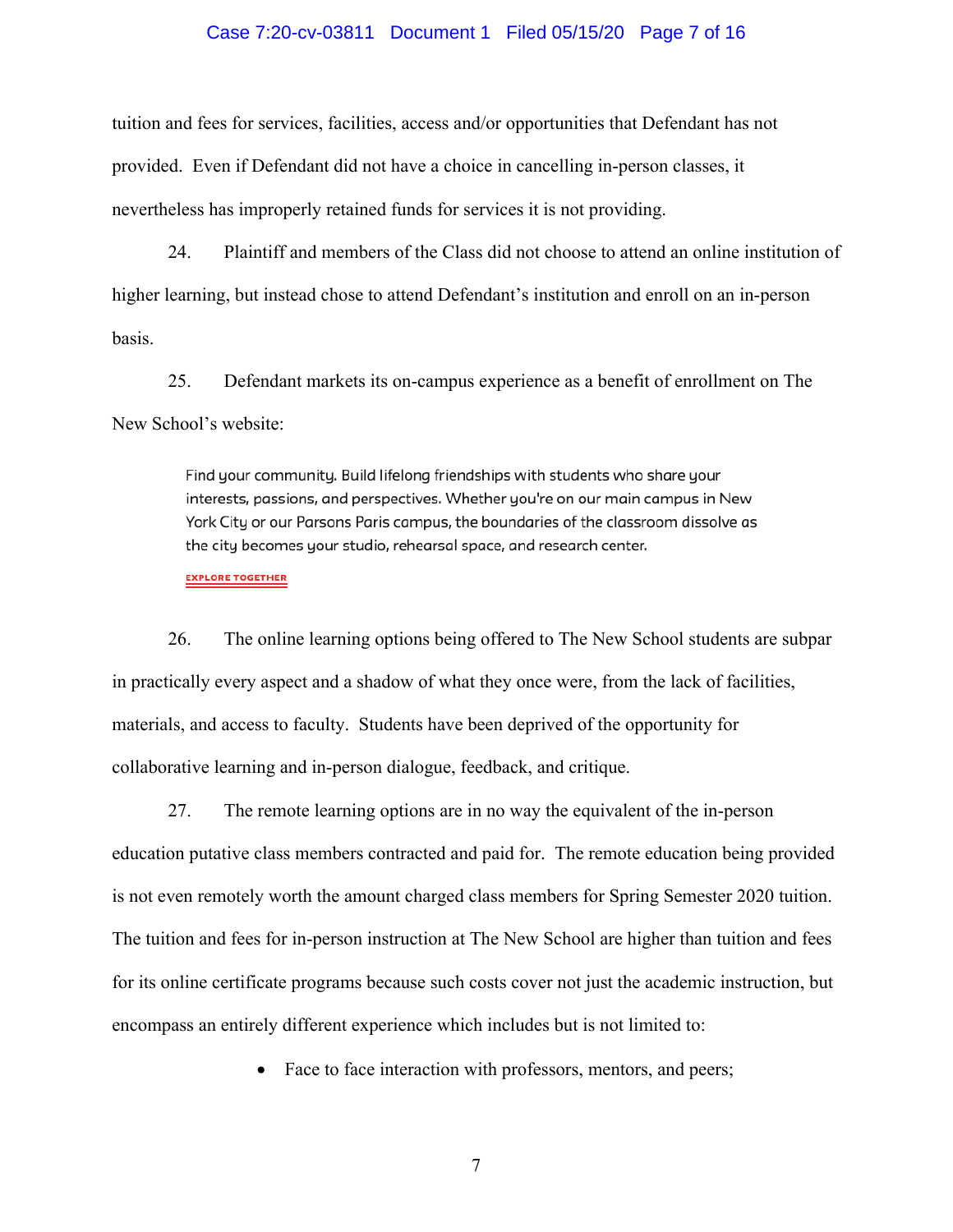- Access to facilities such as libraries, laboratories, computer labs, and study room;
- Student governance and student unions;
- Extra-curricular activities, groups, intramural sports, etc.;
- Student art, cultures, and other activities;
- Social development and independence;
- Hands on learning and experimentation;
- Networking and mentorship opportunities.

28. Through this lawsuit Plaintiff seeks, for herself and Class members, Defendant's disgorgement of the pro-rated portion of tuition and fees, proportionate to the amount of time that remained in the Spring Semester 2020 when classes moved online and campus services ceased being provided. Plaintiff seeks return of these amounts on behalf of herself and the Class as defined below.

# **CLASS ALLEGATIONS**

29. Plaintiff seeks to represent a class defined as all people who paid The New School Spring Semester 2020 tuition and/or fees for in-person educational services that The New School failed to provide, and whose tuition and fees have not been refunded (the "Class"). Specifically excluded from the Class are Defendant, Defendant's officers, directors, agents, trustees, parents, children, corporations, trusts, representatives, employees, principals, servants, partners, joint ventures, or entities controlled by Defendant, and their heirs, successors, assigns, or other persons or entities related to or affiliated with Defendant and/or Defendant's officers and/or directors, the judge assigned to this action, and any member of the judge's immediate family.

30. Plaintiff also seeks to represent a subclass consisting of Class members who reside in New York (the "Subclass").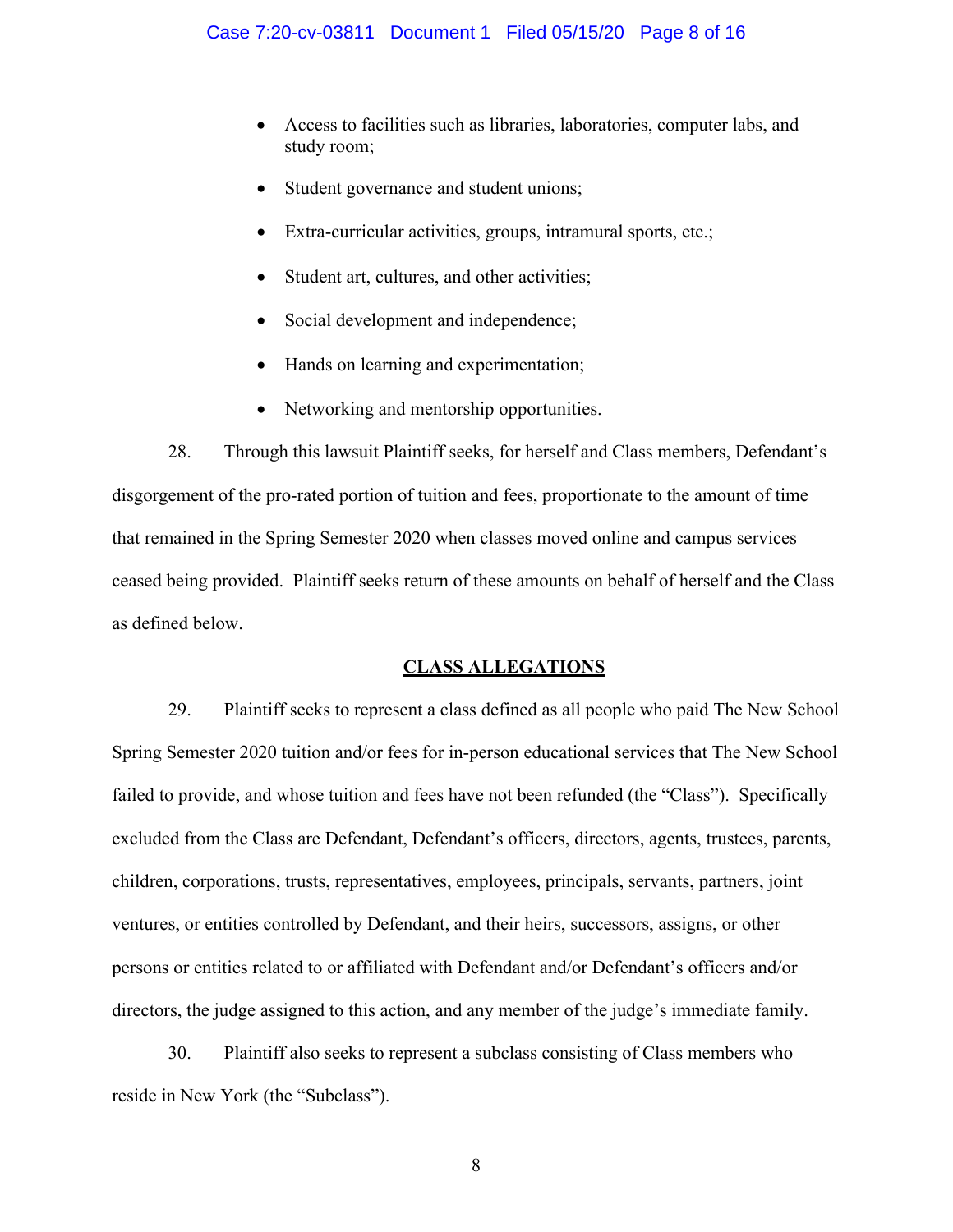### Case 7:20-cv-03811 Document 1 Filed 05/15/20 Page 9 of 16

31. Subject to additional information obtained through further investigation and discovery, the foregoing definition of the Class and Subclass may be expanded or narrowed by amendment or amended complaint.

32. **Numerosity.** The members of the Class and Subclass are geographically dispersed throughout the United States and are so numerous that individual joinder is impracticable. Upon information and belief, Plaintiff reasonably estimates that there are tens of thousands of members in the Class and Subclass. Although the precise number of Class members is unknown to Plaintiff, the true number of Class members is known by Defendant and may be determined through discovery. Class members may be notified of the pendency of this action by mail and/or publication through the distribution records of Defendant and third-party retailers and vendors.

33. **Existence and predominance of common questions of law and fact.** Common questions of law and fact exist as to all members of the Class and Subclass and predominate over any questions affecting only individual Class members. These common legal and factual questions include, but are not limited to, the following:

- (a) whether Defendant accepted money from Class and Subclass members in exchange for the promise to provide services;
- (b) whether Defendant has provided the services for which Class and Subclass members contracted; and
- (c) whether Class and Subclass members are entitled to a refund for that portion of the tuition and fees that was contracted for services that Defendant did not provide.
- (d) whether Defendant has unlawfully converted money from Plaintiff, the Class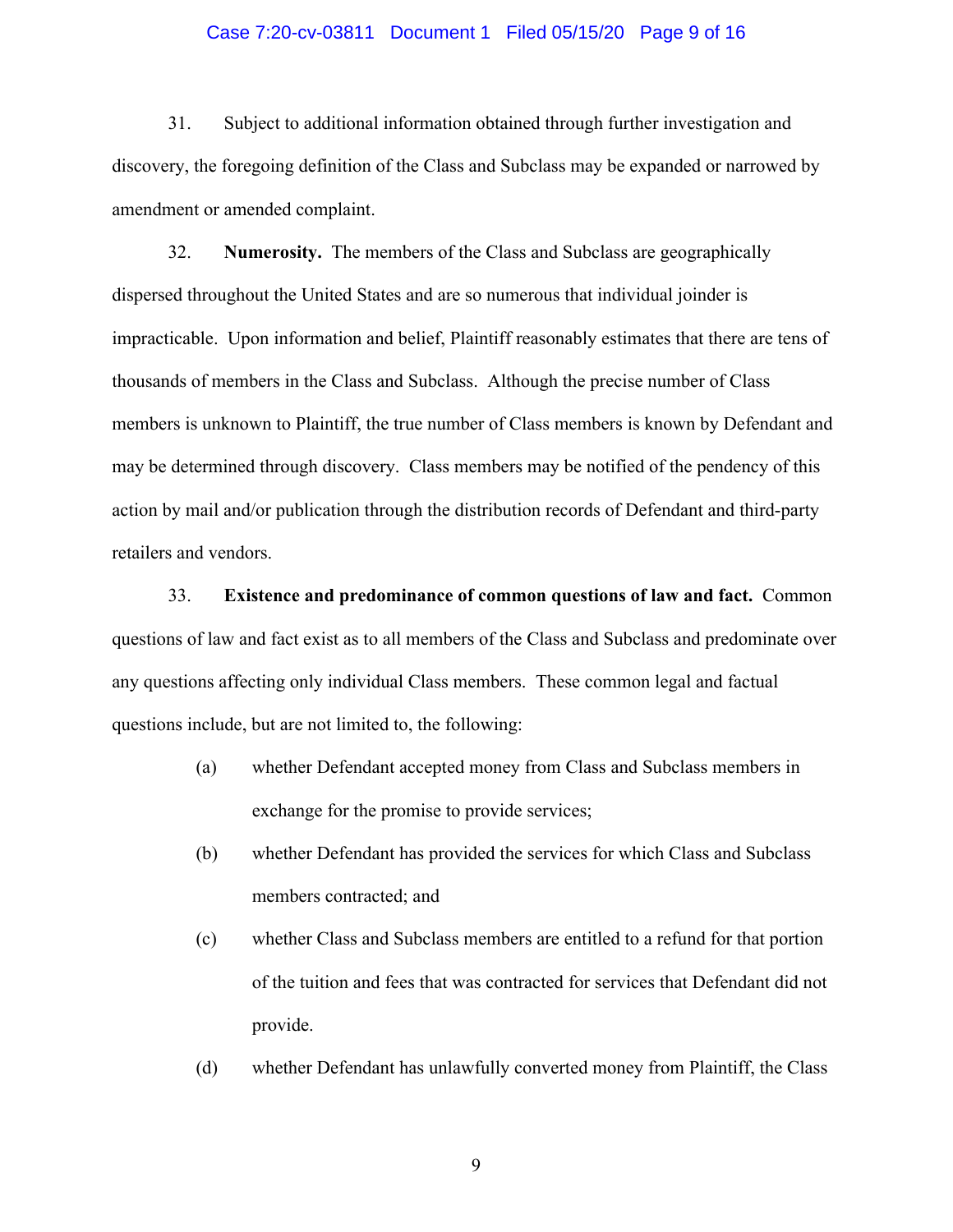and Subclass; and

(e) whether Defendant is liable to Plaintiff, the Class, and Subclass for unjust enrichment.

34. **Typicality.** Plaintiff's claims are typical of the claims of the other members of the Class in that, among other things, all Class and Subclass members were similarly situated and were comparably injured through Defendant's wrongful conduct as set forth herein. Further, there are no defenses available to Defendants that are unique to Plaintiff.

35. **Adequacy of Representation.** Plaintiff will fairly and adequately protect the interests of the Class and Subclass. Plaintiff has retained counsel that is highly experienced in complex consumer class action litigation, and Plaintiff intends to vigorously prosecute this action on behalf of the Class and Subclass. Furthermore, Plaintiff has no interests that are antagonistic to those of the Class or Subclass.

36. **Superiority.** A class action is superior to all other available means for the fair and efficient adjudication of this controversy. The damages or other financial detriment suffered by individual Class and Subclass members are relatively small compared to the burden and expense of individual litigation of their claims against Defendant. It would, thus, be virtually impossible for the Class or Subclass on an individual basis, to obtain effective redress for the wrongs committed against them. Furthermore, even if Class or Subclass members could afford such individualized litigation, the court system could not. Individualized litigation would create the danger of inconsistent or contradictory judgments arising from the same set of facts. Individualized litigation would also increase the delay and expense to all parties and the court system from the issues raised by this action. By contrast, the class action device provides the benefits of adjudication of these issues in a single proceeding, economies of scale, and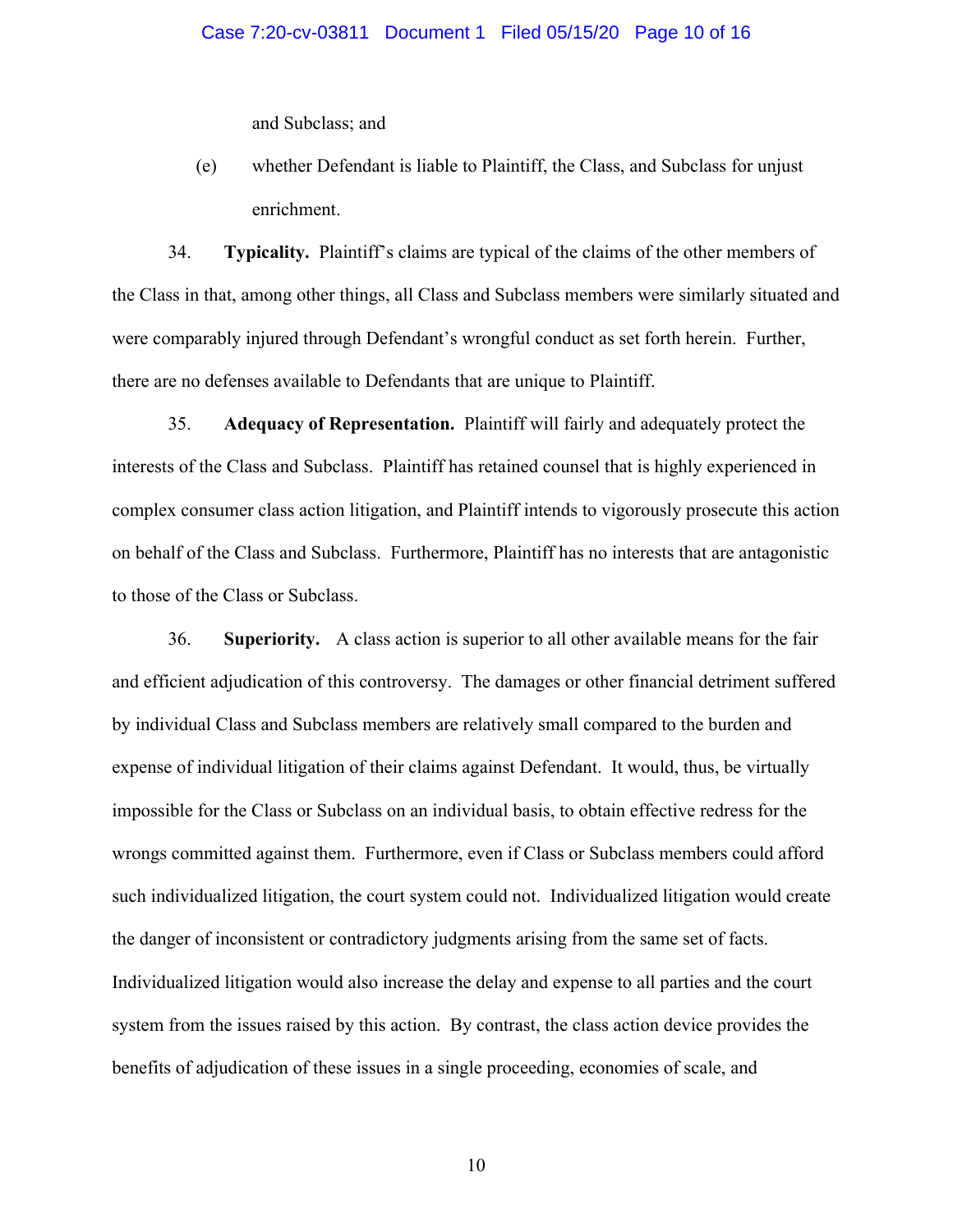## Case 7:20-cv-03811 Document 1 Filed 05/15/20 Page 11 of 16

comprehensive supervision by a single court, and presents no unusual management difficulties under the circumstances.

- 37. In the alternative, the Class and Subclass may also be certified because:
	- (a) the prosecution of separate actions by individual Class and Subclass members would create a risk of inconsistent or varying adjudications with respect to individual Class members that would establish incompatible standards of conduct for the Defendant;
	- (b) the prosecution of separate actions by individual Class and Subclass members would create a risk of adjudications with respect to them that would, as a practical matter, be dispositive of the interests of other Class members not parties to the adjudications, or substantially impair or impede their ability to protect their interests; and/or
	- (c) Defendant has acted or refused to act on grounds generally applicable to the Class as a whole, thereby making appropriate final declaratory and/or injunctive relief with respect to the members of the Class as a whole.

## **COUNT I Breach Of Contract (On Behalf Of The Class And Subclass)**

38. Plaintiff hereby incorporates by reference the allegations contained in all preceding paragraphs of this complaint.

39. Plaintiff brings this claim individually and on behalf of the members of the Class and Subclass against Defendants.

40. Through the admission agreement and payment of tuition and fees, Plaintiff and each member of the Class and Subclass entered into a binding contract with Defendant.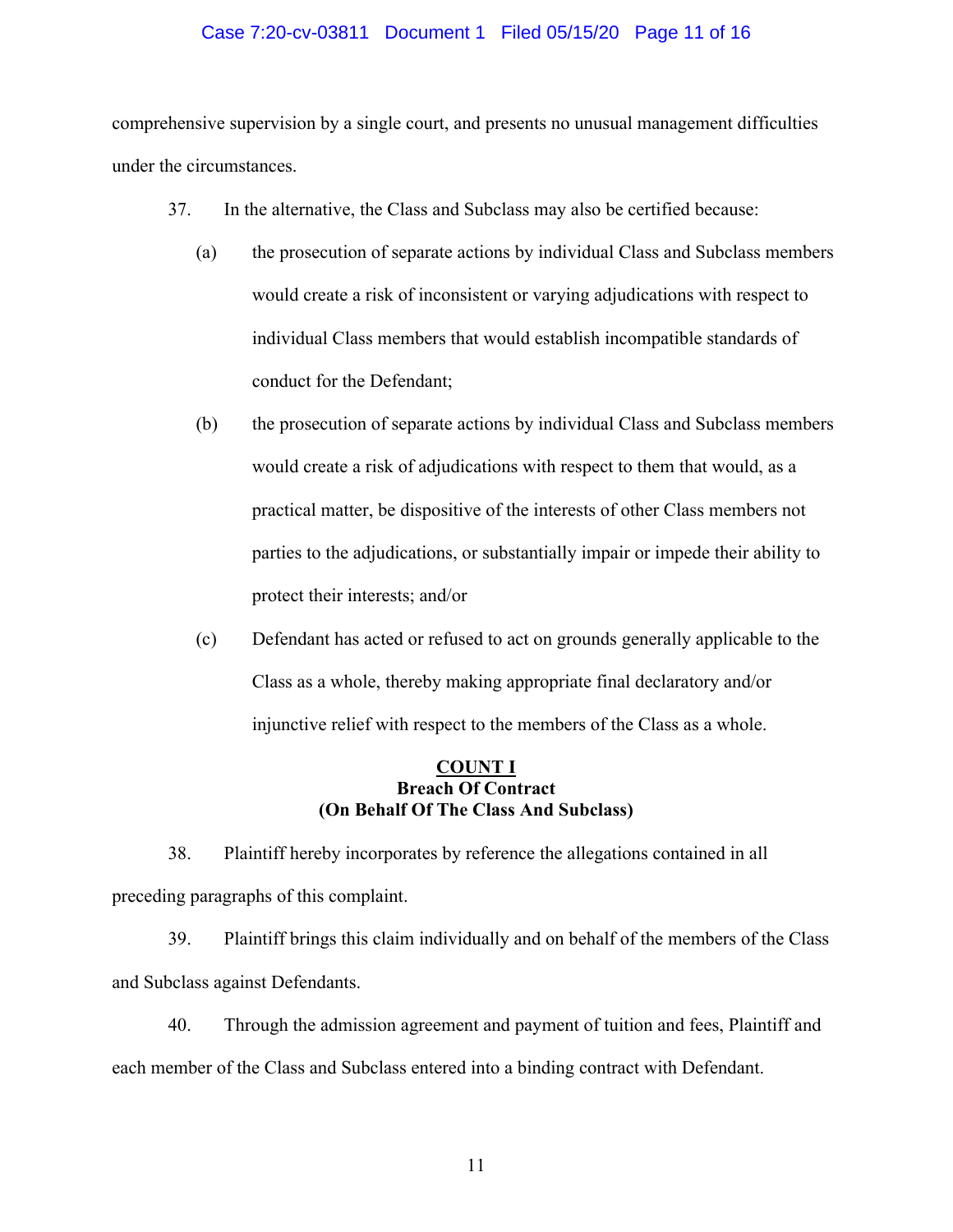### Case 7:20-cv-03811 Document 1 Filed 05/15/20 Page 12 of 16

41. As part of the contract, and in exchange for the aforementioned consideration, Defendant promised to provide certain services, all as set forth above. Plaintiff, Class, and Subclass members fulfilled their end of the bargain when they paid monies due for Spring Semester 2020 tuition. Tuition for Spring Semester 2020 was intended to cover in-person educational services from January through May 2020. In exchange for tuition monies paid, Class and Subclass members were entitled to in-person educational services through the end of the Spring Semester.

42. Defendant has failed to provide the contracted for services and has otherwise not performed under the contract as set forth above. Defendant has retained monies paid by Plaintiff and the Class for their Spring Semester 2020 tuition and fees, without providing them the benefit of their bargain.

43. Plaintiff and members of the Class and Subclass have suffered damage as a direct and proximate result of Defendant's breach, including but not limited to being deprived of the education, experience, and services to which they were promised and for which they have already paid.

44. As a direct and proximate result of Defendant's breach, Plaintiff, the Class, and Subclass are entitled to damages, to be decided by the trier of fact in this action, to include but no be limited to reimbursement of certain tuition, fees, and other expenses that were collected by Defendant for services that Defendant has failed to deliver. Defendant should return the prorated portion of any Spring Semester 2020 tuition and fees for education services not provided since The New School has not held in-person classes since March 12, 2020.

45. Defendant's performance under the contract is not excused due to COVID-19. Indeed, Defendant should have refunded the pro-rated portion of any education services not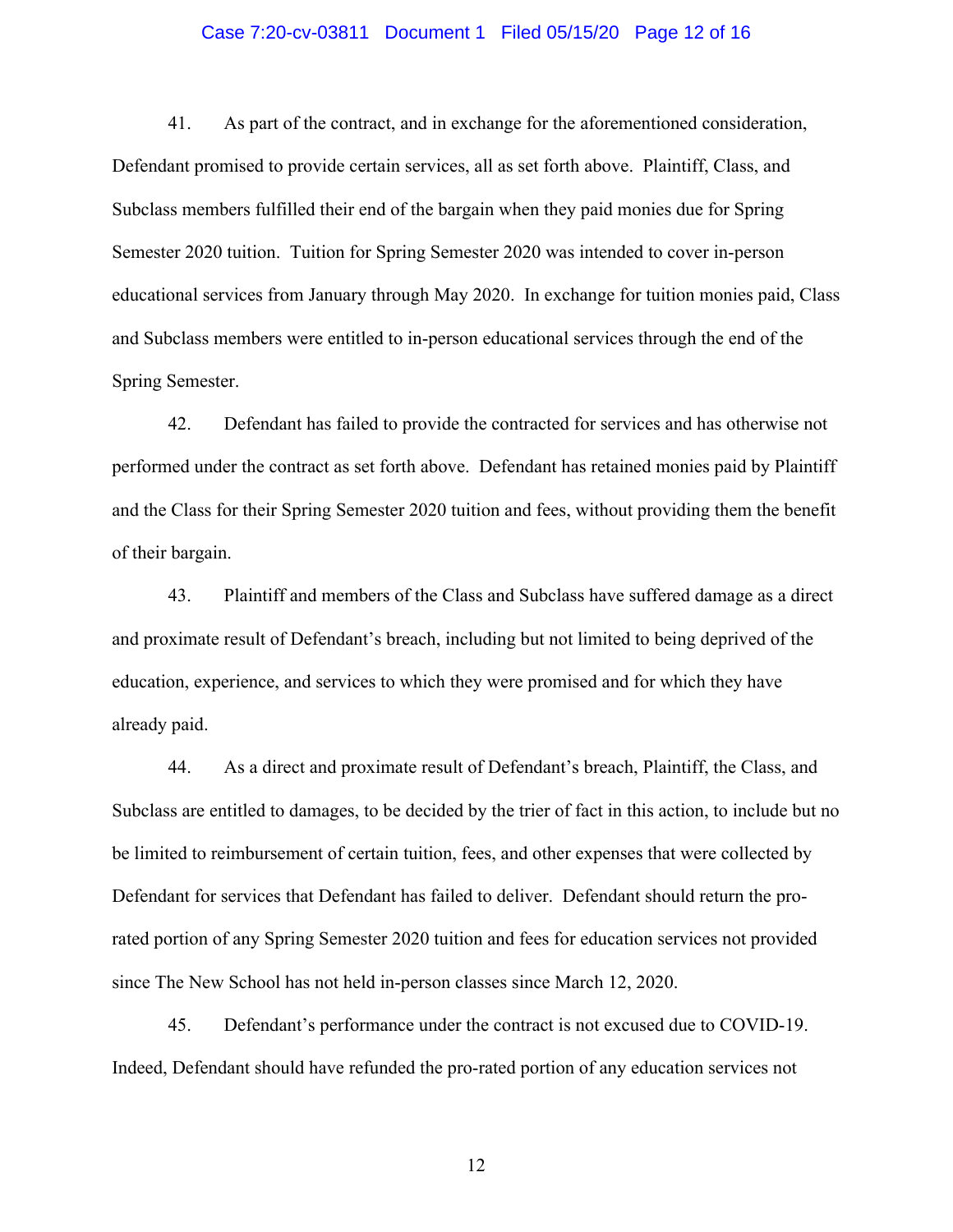## Case 7:20-cv-03811 Document 1 Filed 05/15/20 Page 13 of 16

provided. Even if performance was excused or impossible, Defendant would nevertheless be required to return the funds received for services it will not provide.

# **COUNT II Unjust Enrichment (On Behalf Of The Class And Subclass)**

46. Plaintiff hereby incorporates by reference the allegations contained in all preceding paragraphs of this complaint.

47. Plaintiff brings this claim individually and on behalf of the members of the Class and Subclass against Defendant.

48. Plaintiff and members of the Class and Subclass conferred a benefit on Defendant in the form of monies paid for Spring Semester 2020 tuition and other fees in exchange for certain service and promises. Tuition for Spring Semester 2020 was intended to cover in-person educational services from January through May 2020. In exchange for tuition monies paid, Class members were entitled to in-person educational services through the end of the Spring Semester.

49. Defendant voluntarily accepted and retained this benefit by accepting payment.

50. Defendant has retained this benefit, even though Defendant has failed to provide the education, experience, and services for which the tuition and fees were collected, making Defendant's retention unjust under the circumstances. Accordingly, Defendant should return the pro-rated portion of any Spring Semester 2020 tuition and fees for education services not provided since The New School has not held in-person classes since March 12, 2020.

51. It would be unjust and inequitable for Defendant to retain the benefit, and Defendant should be required to disgorge this unjust enrichment.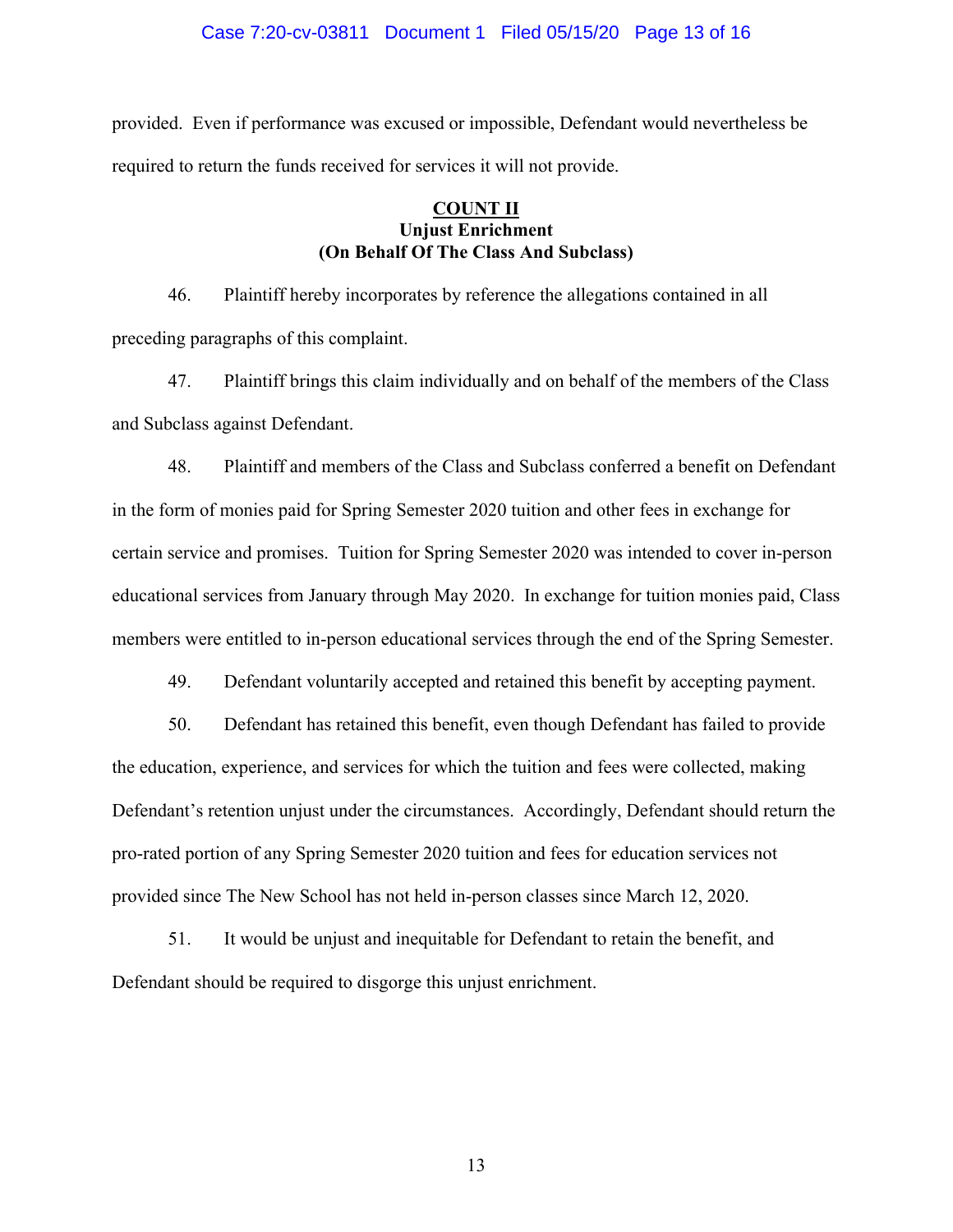## **COUNT III Conversion (On Behalf Of The Class And Subclass)**

52. Plaintiff hereby incorporates by reference the allegations contained in all preceding paragraphs of this complaint.

53. Plaintiff brings this claim individually and on behalf of the members of the Class and Subclass against Defendant.

54. Plaintiff and members of the Class and Subclass have an ownership right to the in-person educational services they were supposed to be provided in exchange for their Spring Semester 2020 tuition and fee payments to Defendant.

55. Defendant intentionally interfered with the rights of Plaintiff, the Class, and Subclass when it moved all classes to an online format and discontinued in-person educational services for which tuition and fees were intended to pay.

56. Plaintiff and members of the Class and Subclass demand the return of the prorated portion of any Spring Semester 2020 tuition and fees for education services not provided since The New School has not held in-person classes since March 12, 2020.

57. Defendant's retention of the fees paid by Plaintiff and members of the Class and Subclass without providing the educational services for which they paid, deprived Plaintiff, Class and Subclass members of the benefits for which the tuition and fees paid.

58. This interference with the services for which Plaintiff and members of the Class and Subclass paid damaged Plaintiff and Class members in that they paid tuition and fees for services that will not be provided.

59. Plaintiff, Class and Subclass members are entitled to the return of pro-rated portion of any Spring Semester 2020 tuition and fees for education services not provided since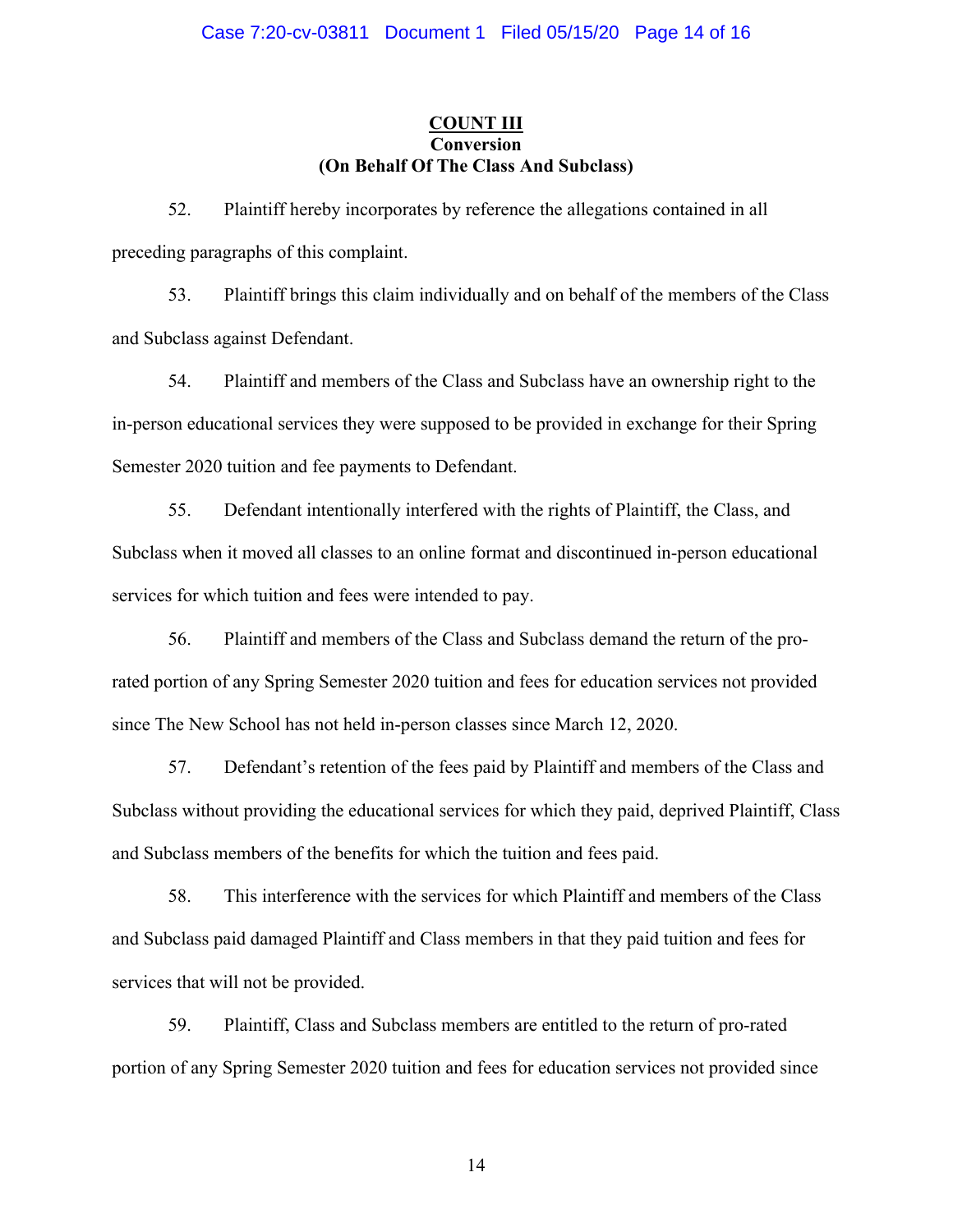The New School has not held in-person classes since March 12, 2020.

# **PRAYER FOR RELIEF**

WHEREFORE, Plaintiff, individually and on behalf of all others similarly situated, seeks

judgment against Defendant, as follows:

- (a) For an order certifying the Class and Subclass under Rule 23 of the Federal Rules of Civil Procedure and naming Plaintiff as representative of the Class and Subclass and Plaintiff's attorneys as Class Counsel to represent the Class and Subclass;
- (b) For an order finding in favor of Plaintiff and the Class and Subclass on all counts asserted herein;
- (c) For compensatory and punitive damages in amounts to be determined by the Court and/or jury;
- (d) For prejudgment interest on all amounts awarded;
- (e) For an order of restitution and all other forms of equitable monetary relief;
- (f) For injunctive relief as pleaded or as the Court may deem proper; and
- (g) For an order awarding Plaintiff and the Class and Subclass her reasonable attorneys' fees and expenses and costs of suit.

# **DEMAND FOR TRIAL BY JURY**

Plaintiff demands a trial by jury of any and all issues in this action so triable of right.

Dated: May 15, 2020 Respectfully submitted,

# **BURSOR & FISHER, P.A.**

By: */s/ Philip L. Fraietta* Philip L. Fraietta

Philip L. Fraietta Alec M. Leslie 888 Seventh Avenue New York, NY 10019 Telephone: (646) 837-7150 Facsimile: (212) 989-9163